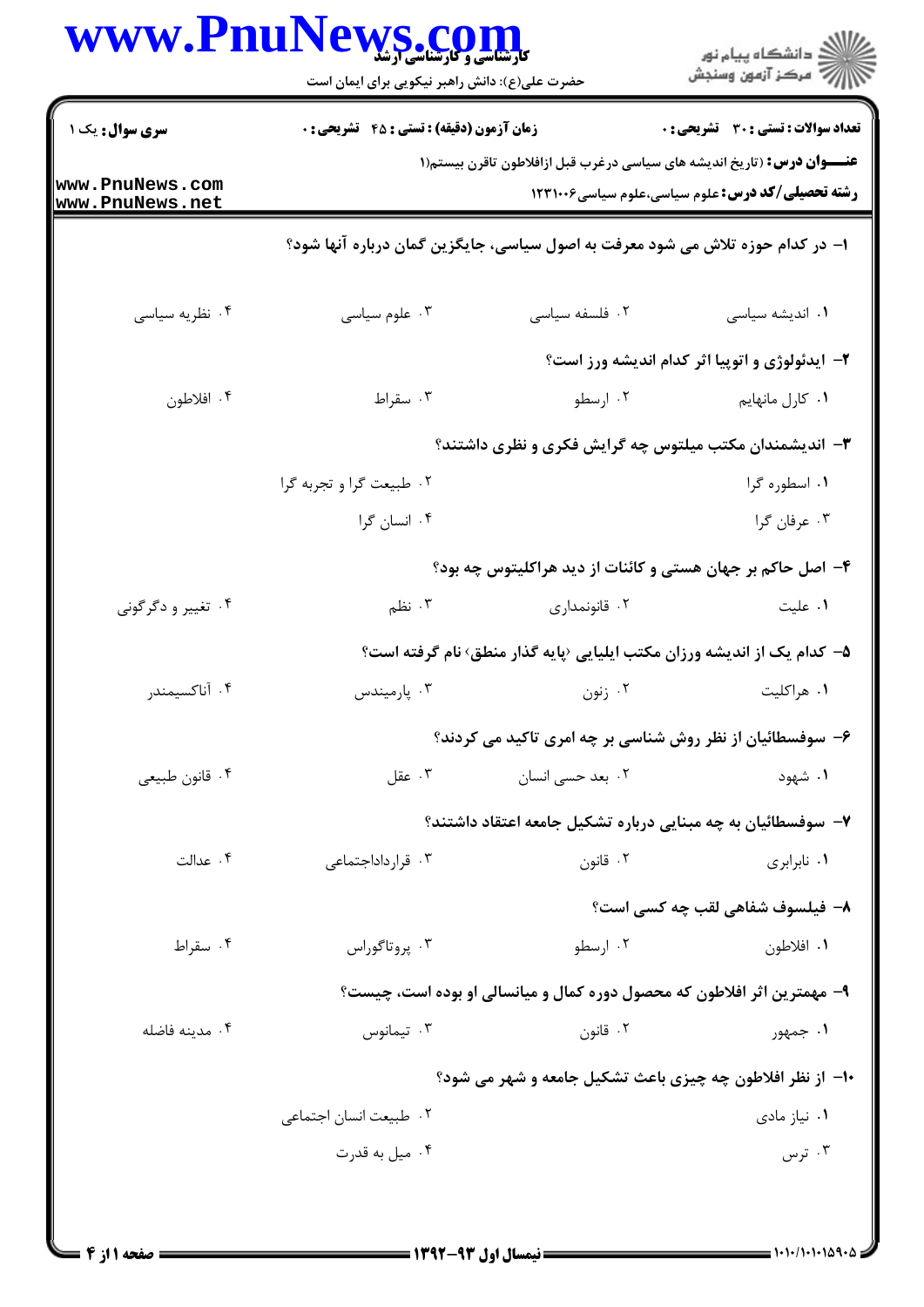|                                    | WWW.PnuNews.com<br>حضرت علی(ع): دانش راهبر نیکویی برای ایمان است                  |                 | ڪ دانشڪاه پيا <sub>م</sub> نور<br>۾ سرڪز آزمون وسنڊش                                                                                      |
|------------------------------------|-----------------------------------------------------------------------------------|-----------------|-------------------------------------------------------------------------------------------------------------------------------------------|
| <b>سری سوال : ۱ یک</b>             | <b>زمان آزمون (دقیقه) : تستی : 45 قشریحی : 0</b>                                  |                 | تعداد سوالات : تستى : 30 ٪ تشريحي : 0                                                                                                     |
| www.PnuNews.com<br>www.PnuNews.net |                                                                                   |                 | <b>عنـــوان درس:</b> تاریخ اندیشه های سیاسی درغرب قبل ازافلاطون تاقرن بیستم(۱)<br><b>رشته تحصیلی/کد درس:</b> علوم سیاسی،علوم سیاسی1۲۳۱۰۰۶ |
|                                    |                                                                                   |                 | 11– افلاطون از تعبیر انسان کبیر برای اشاره به کدام مورد استفاده کرده است؟                                                                 |
| ۰۴ دلاوران                         | ۰۳ دولت                                                                           | ۰۲ مدینه        | ۰۱ فرمانروا                                                                                                                               |
|                                    | ۱۲– تئوری کمونیستی افلاطون، مربوط به کدامیک از طرح های فکری این متفکر یونانی است؟ |                 |                                                                                                                                           |
|                                    | ۰۲ نظریه عدالت                                                                    |                 | ٠١. طبقات اجتماعي                                                                                                                         |
|                                    | ۰۴ نظام اشتراكي خانواده و مالكيت                                                  |                 | ۰۳ پیدایش جامعه و دولت                                                                                                                    |
|                                    |                                                                                   |                 | ۱۳- از نظر ارسطو، حکمت و علوم بشری به چند دسته تقسیم می شود؟                                                                              |
|                                    | ۰۱ سه دسته حکمت نظری، حکمت عملی و حکمت ذوقی                                       |                 |                                                                                                                                           |
|                                    | ۰۲ سه دسته حکمت نظری، حکمت عملی و حکمت متافیزیکی                                  |                 |                                                                                                                                           |
|                                    |                                                                                   |                 | ۰۳ دو دسته حکمت عملی و حکمت نظری                                                                                                          |
|                                    | ۰۴ دو دسته حکمت ذوقی و حکمت عملی                                                  |                 |                                                                                                                                           |
|                                    |                                                                                   |                 | ۱۴- محورهای اساسی روش شناسی ارسطو چه بود؟                                                                                                 |
| ۰۴ استقرا و شهود                   | ۰۳ برهان و استقرا                                                                 | ۰۲ عقل و مشاوره | ٠١ قياس وتجربه                                                                                                                            |
|                                    |                                                                                   |                 | ۱۵- هسته مرکزی نظریات سیاسی و اخلاقی ارسطو چه رویکردی است؟                                                                                |
| ۰۴ افراط گرایی                     | ۰۳ اعتدال و میانه روی                                                             | ۰۲ تجربه گرایی  | ۰۱ عقل گرايي                                                                                                                              |
|                                    |                                                                                   |                 | ۱۶- واحد سیاسی مورد مطالعه و تاکید ارسطو چیست؟                                                                                            |
| ۰۴ پولیس یا دولت شهر               | ۰۳ فرمانروا                                                                       | ٠٢ انسان سياسى  | ۰۱ انسان اجتما <i>ع</i> ی                                                                                                                 |
|                                    |                                                                                   |                 | ۱۷– ارسطو بر چه مبنایی به تعیین اشکال حکومت می پردازد؟                                                                                    |
|                                    | ۰۲ منافع عموم و تعداد فرمانروا                                                    |                 | ٠١ تبعيت از قانون                                                                                                                         |
|                                    | ۰۴ عدالت و ظلم                                                                    |                 | ٠٣ انتخاب يا انتصاب                                                                                                                       |
|                                    |                                                                                   |                 | ۱۸- حکومت اریستوکراسی یا اشرافی بر چه اساسی استوار است؟                                                                                   |
|                                    | ۰۲ خیر و صلاح شخصی                                                                |                 | ۰۱ ثروت تعداد معدودي از افراد                                                                                                             |
|                                    | ۰۴ فضیلت و نجیب زادگی                                                             |                 | ۰۳ تامین معیشت فقرا و تهیدستان                                                                                                            |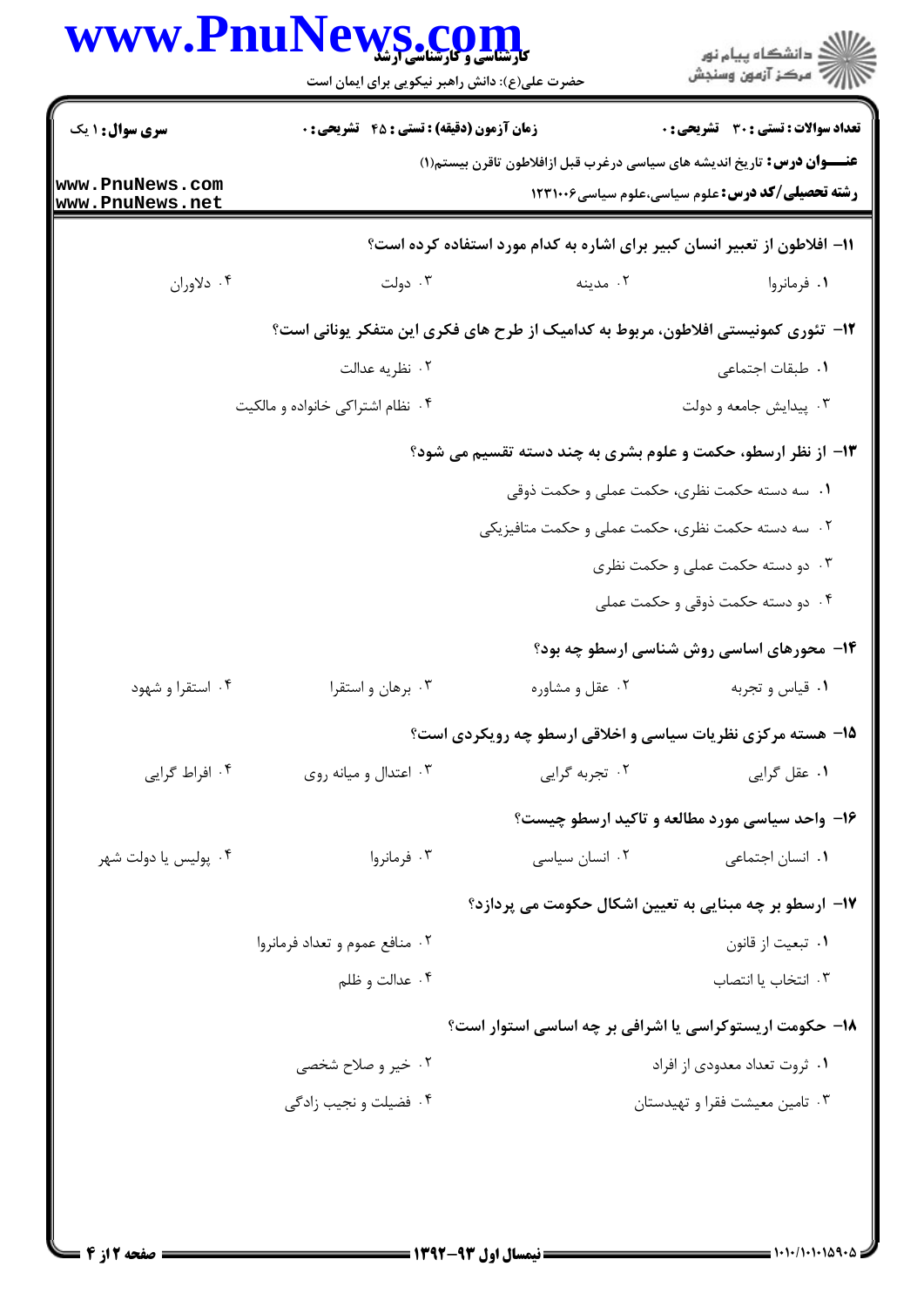## WWW.PnuNews.com

| www.Pnul                                                          | <b>VS .COM</b><br>حضرت علی(ع): دانش راهبر نیکویی برای ایمان است |                                                                                 | ڪ دانشڪاه پيا <sub>م</sub> نور<br>۾ سرڪز آزمون وسنڊش    |  |  |
|-------------------------------------------------------------------|-----------------------------------------------------------------|---------------------------------------------------------------------------------|---------------------------------------------------------|--|--|
| <b>سری سوال : ۱ یک</b>                                            | <b>زمان آزمون (دقیقه) : تستی : 45 قشریحی : 0</b>                |                                                                                 | تعداد سوالات : تستى : 30 - تشريحي : 0                   |  |  |
|                                                                   |                                                                 | <b>عنــــوان درس:</b> تاریخ اندیشه های سیاسی درغرب قبل ازافلاطون تاقرن بیستم(۱) |                                                         |  |  |
| ww.PnuNews.com<br>ww.PnuNews.net                                  |                                                                 |                                                                                 | <b>رشته تحصیلی/کد درس:</b> علوم سیاسی،علوم سیاسی1۲۳۱۰۰۶ |  |  |
|                                                                   |                                                                 | ۱۹- از نظر ارسطو علل خاص انقلاب در حکومت های دموکراسی چیست؟                     |                                                         |  |  |
|                                                                   |                                                                 | ۰۱ ستمگری فرمانروایان با توده مردم                                              |                                                         |  |  |
|                                                                   |                                                                 | ۰۲ نارضایتی توانگران و ثروتمندان از وضعیت سیاسی و اجتماعی                       |                                                         |  |  |
|                                                                   |                                                                 | ۰۳ امتیازات و مناصب انحصاری                                                     |                                                         |  |  |
|                                                                   |                                                                 |                                                                                 | ۰۴ گستاخی و ستیزه جویی عوام فریبان                      |  |  |
|                                                                   |                                                                 | ۲۰- کدام گزینه از نقاط افتراق افلاطون و ارسطو به شمار می آید؟                   |                                                         |  |  |
|                                                                   |                                                                 | ۰۱ ارسطو نظام برده داری را طبیعی نمی دانست ولی افلاطون طبیعی می دانست           |                                                         |  |  |
| ۰۲ افلاطون اقتصاد سوداگری را می پذیرفت و ارسطو طرفدار کشاورزی بود |                                                                 |                                                                                 |                                                         |  |  |
|                                                                   |                                                                 | ۰۳ ارسطو متمایل به روش استقرایی بود ولی افلاطون روش قیاسی را به کار می گرفت     |                                                         |  |  |
|                                                                   |                                                                 | ۰۴ افلاطون به اریستوکراسی احترام می گذاشت و ارسطو از دموکراسی حمایت می کرد      |                                                         |  |  |
|                                                                   |                                                                 |                                                                                 | <b>۲۱</b> - پیش فرض اساسی مکتب اپیکوریان چه بود؟        |  |  |
|                                                                   | ۲. تمنای آرامش درونی برای انسان                                 |                                                                                 | ٠١ تاكيد بر اساس و ركن مادى جهان                        |  |  |
|                                                                   | ۰۴ نقش مهم حکومت در تعالی انسانها                               |                                                                                 | ۰۳ لزوم برقراري عدالت ميان طبقات اجتماعي                |  |  |
|                                                                   |                                                                 | <b>۲۲</b> - رواقیون برای رفع مشکل خطاپذیری حواس از چه مفهومی استفاده می کردند؟  |                                                         |  |  |
| ۰۴ اخلاق                                                          | ۰۳ حکمت                                                         | ٠٢ فضيلت                                                                        | ۰۱ لوگوس                                                |  |  |
|                                                                   |                                                                 | ۲۳- کدام مکتب حاملان فرهنگ یونانی به  فرهنگ رومی پنداشته می شوند؟               |                                                         |  |  |
| ۰۴ رواقيون                                                        | ۰۳ کلبیون                                                       | ۰۲ مكتب ليسيوم                                                                  | ۰۱ اپیکوریان                                            |  |  |
|                                                                   |                                                                 |                                                                                 | ۲۴- نقطه اشتراک اصلی انسانها از نظر سیسرون چه بود؟      |  |  |
|                                                                   | ۰۲ صلح دوستی                                                    |                                                                                 | ۰۱ ماهیت اجتما <i>عی</i>                                |  |  |
|                                                                   | ۰۴ عدالت طلبي                                                   |                                                                                 | ۰۳ برخورداری از عقل و خرد                               |  |  |
|                                                                   |                                                                 |                                                                                 | <b>۲۵</b> – شهر خدا نوشته کدام متفکر مسیحی است؟         |  |  |
| ۰۴ آمبروز                                                         | ۰۳ سنکا                                                         | ۰۲ اکویناس                                                                      | ١. أگوستين                                              |  |  |
|                                                                   |                                                                 | ۲۶– از نظر آگوستین سر منشاء و خاستگاه اولیه دو حکومت آسمانی و زمینی چیست؟       |                                                         |  |  |
|                                                                   | ۰۲ اعمال و رفتار فرزندان حضرت آدم                               |                                                                                 | ۰۱ جنگ خیر و شر                                         |  |  |
| ۰۴ برابری همه در سهمی از خرد                                      |                                                                 |                                                                                 | ٠٣ تفاوت طبيعي انسانها                                  |  |  |
|                                                                   |                                                                 |                                                                                 |                                                         |  |  |

Ŀ